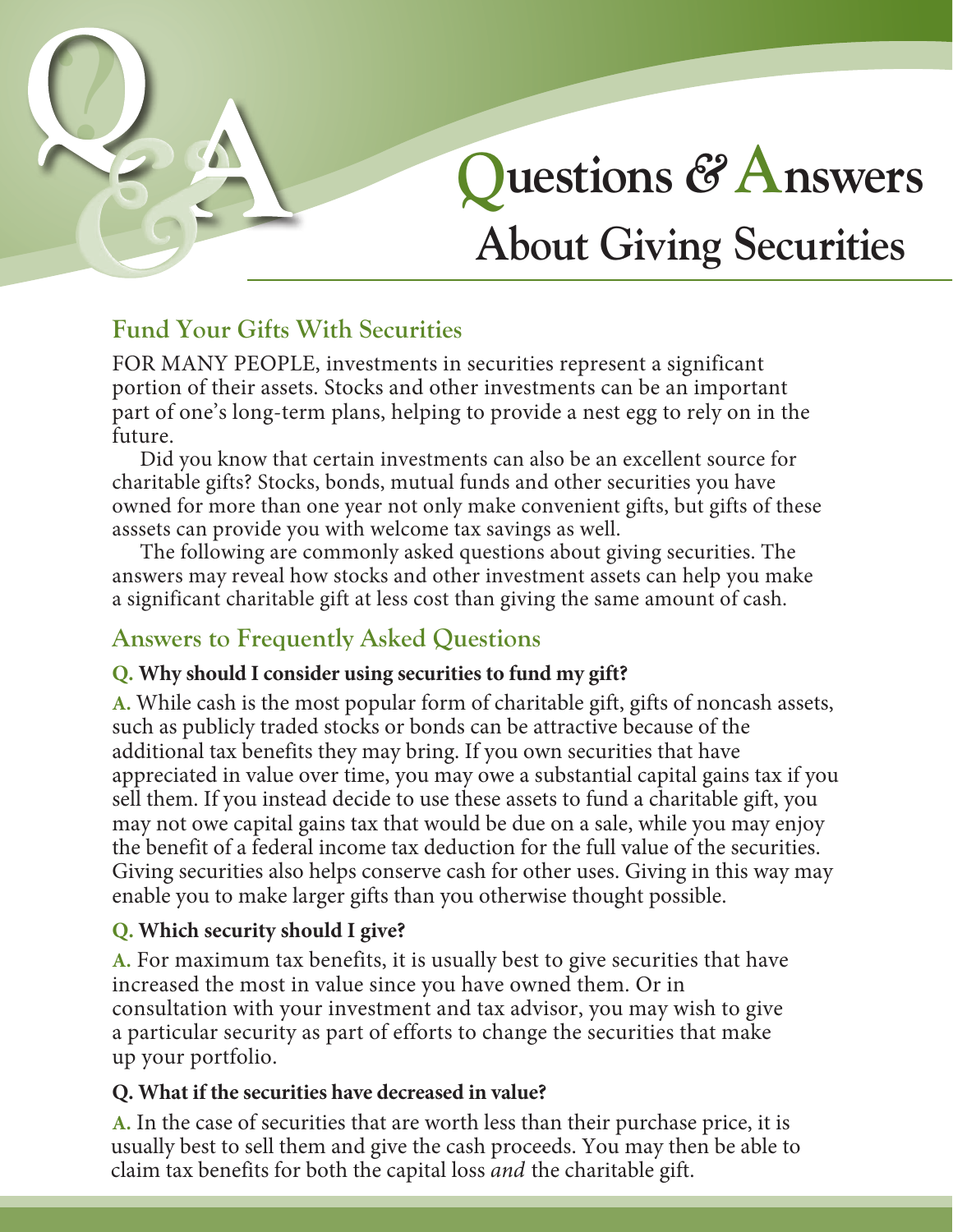#### **Q. Is it possible to give mutual funds?**

**A.** Yes, mutual funds make welcome gifts and can result in the same tax benefits as individually held securities. Contact us or your financial advisor for more information.

#### **Q. How do I make a gift of securities?**

**A.** In the case of mutual funds or securities held in a brokerage account, ask us and your financial advisor about the most efficient ways to complete your gift. For tax purposes, the gift is complete at the time of the actual transfer. If you own the securities you wish to donate outright and have the certificates in your possession, send the charitable recipient a signed stock power and the unendorsed stock certificate in separate envelopes. The stock power form is available from your financial services provider. Your gift is considered to be complete on the date of the later postmark if the envelopes are not postmarked on the same day. It's a good idea to allow extra time for the completion of all gifts of securities.

#### **Q. What if I want to make a gift but am reluctant to give a stock that is increasing in value?**

**A.** There is a way to give stock and, in effect, "keep" it. Consider giving the stock and replacing it by repurchasing the same security with cash you otherwise would have given.

You will then own the same stock with a new, higher cost basis. If you sell it in the future, you may owe less tax because you have given away earlier increases. If the stock declines, you may find you are able to benefit from a deductible loss.

#### **Q. Is there a way I can give a portion of my securities and sell the rest?**

**A.** Yes. If you own securities that have greatly increased in value that you feel have reached their peak, consider what is known as a *balanced sale*.

Using this plan, you make a gift of a portion of the securities while selling the remainder. Your advisors can help make your gift in a way that capital gains tax savings due to your gift will offset tax due on the securities you sold.

#### **Q. My securities have grown in value, but produce small dividends. Is there a way to fund a charitable gift with these assets and receive more spendable income in return?**

**A.** Yes. There are a number of popular options that allow you to make charitable gifts, enjoy tax savings and also increase your spendable income. The amount you receive may be fixed or variable, and it can be paid for one or more persons' lifetime or another period of time you choose (up to 20 years).

An income tax deduction may be allowed in the year of the transfer for the estimated gift value. Such gifts may also allow you to bypass or delay capital gains tax. The donated asset is generally removed from your taxable estate and may lead to additional tax savings for your heirs.